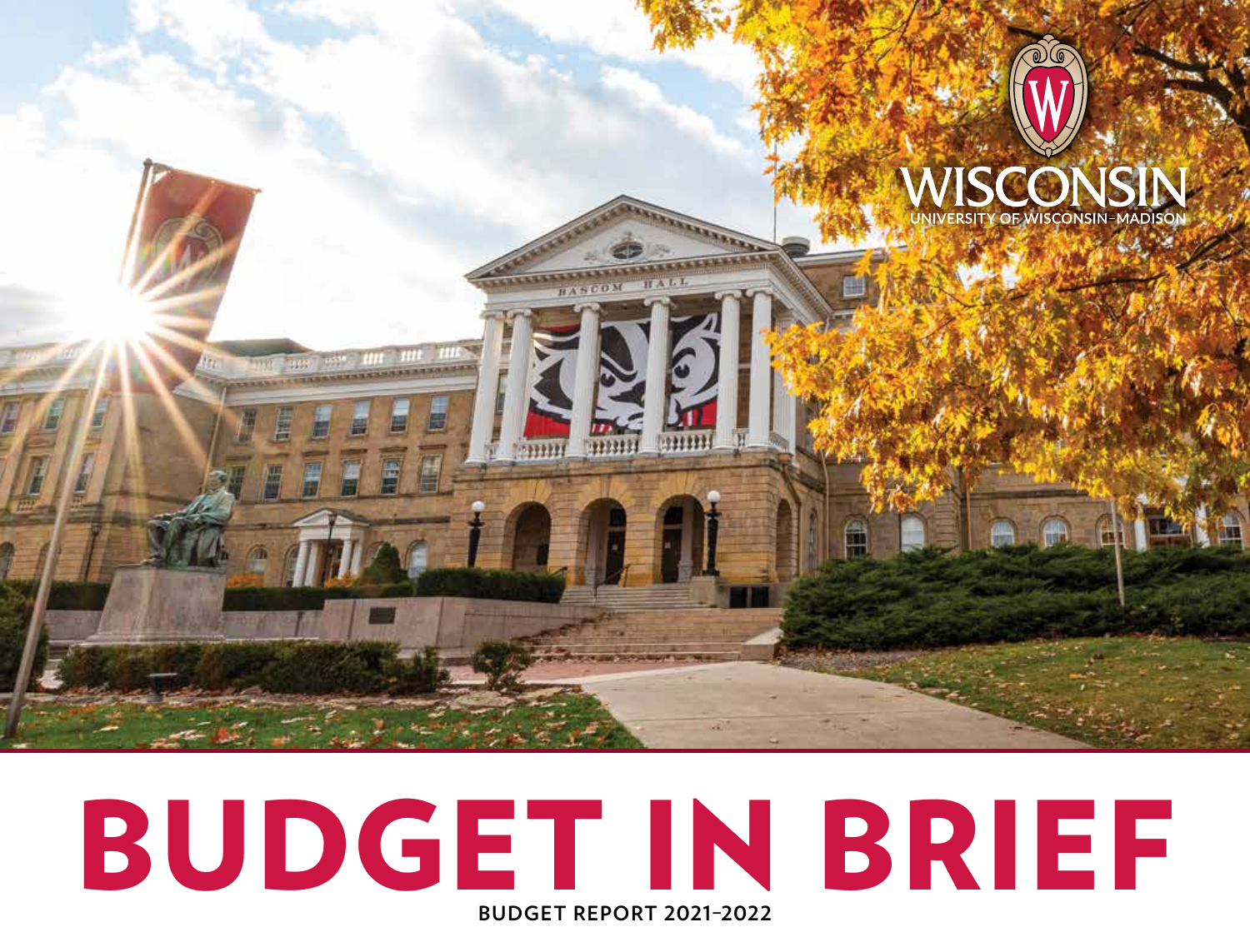

This document is intended to provide an easy-to-understand glimpse of UW–Madison's budget picture. Revenue information included in the document is from the 2020–21 fiscal year, the most recent year for which complete information is available. Most other budget, tuition, and fee data are for 2021–22. For a more comprehensive look at UW–Madison's revenues and spending, and information about faculty, staff, and students, visit the university's *Data Digest* at apir.wisc.edu/data-digest.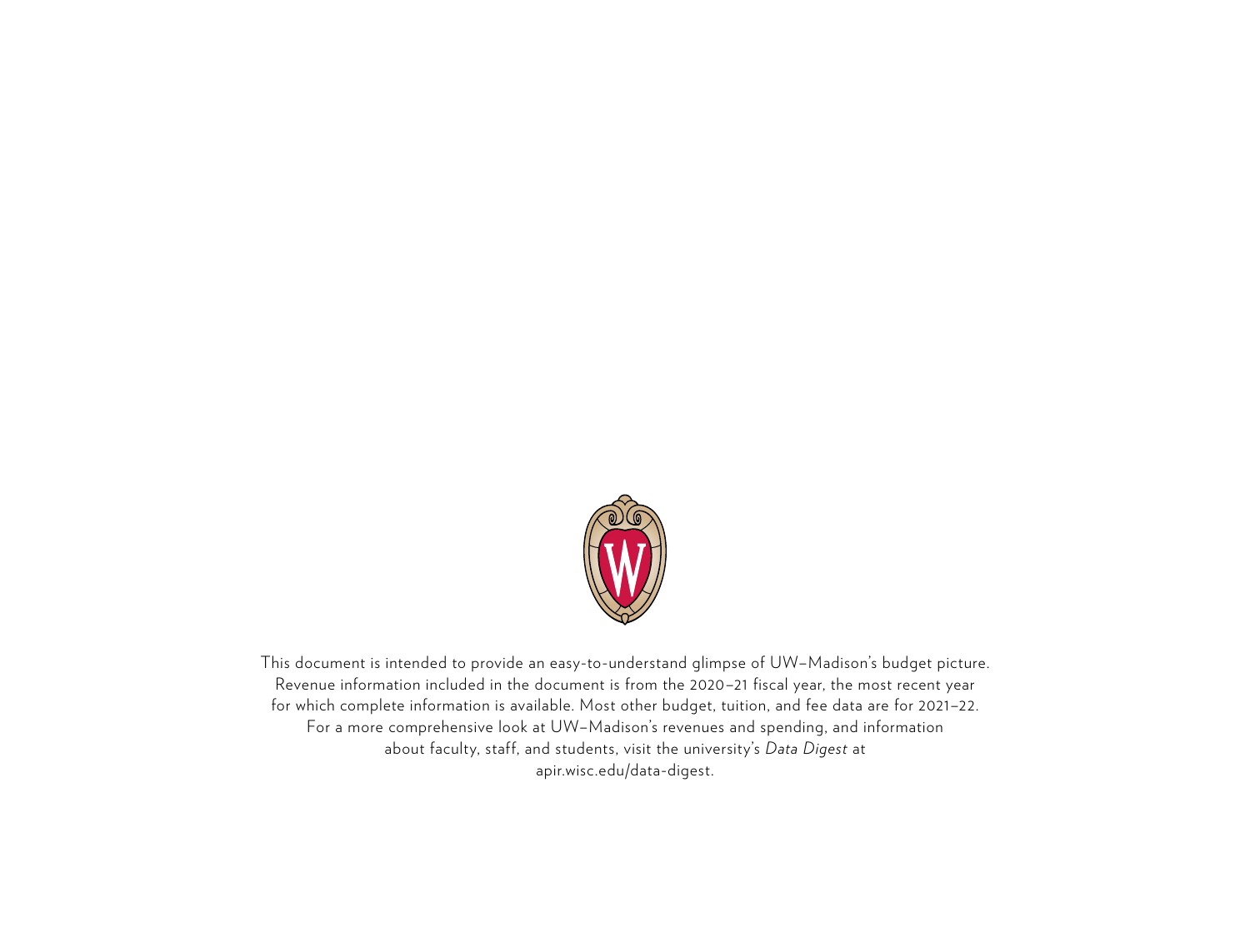

Our commitment to Wisconsin is built on the belief that higher education transforms lives.

### **From the Chancellor**

Thanks to the commitment and investment of many generations of Wisconsin citizens, the University of Wisconsin–Madison maintains its position among the top-rated universities in the world. Our commitment to Wisconsin is built on the belief that higher education transforms lives.

Having a major research and educational institution enriches the overall quality of life for all in Wisconsin. Our responsibility is to be good stewards of those resources and to spread the positive influence of our teaching and research across our state and beyond.

Our budget is complex, with many revenue streams and expenditures driven by education, research, economic development, and outreach efforts throughout Wisconsin and the world. Each year, we publish this document, the *Budget in Brief*, to provide information about how we are using the investment that students, taxpayers, and other friends and supporters make in our university.

Our goal is for the *Budget in Brief* to explain our budgeting process and to demonstrate the incredible value of UW–Madison to the state of Wisconsin. With sustained investment, UW–Madison will continue to change lives for generations to come.

If you have questions or concerns about our budget, I invite you to contact us at budget@uc.wisc.edu.

Rebecca Blank UW–Madison Chancellor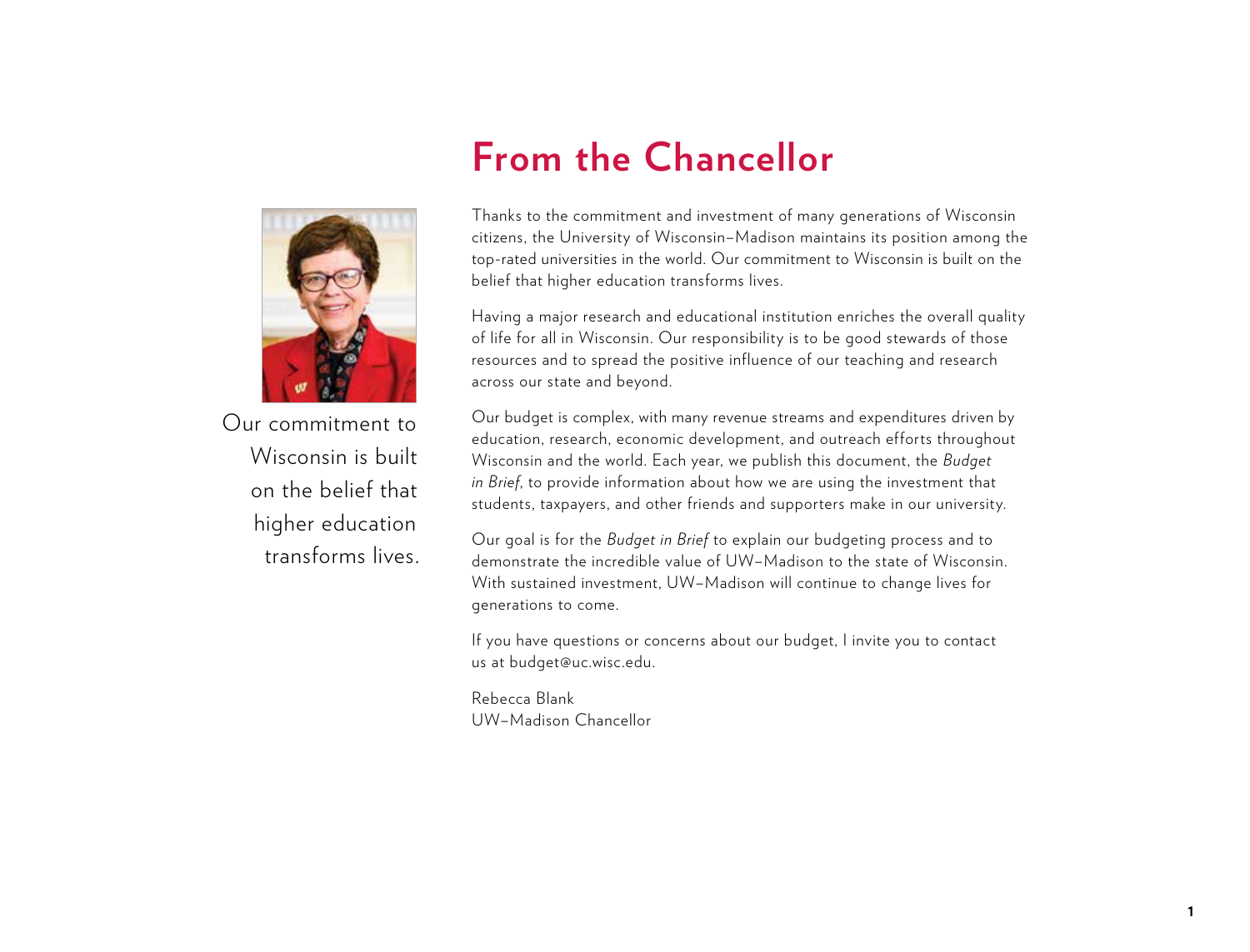### **Economic Impact**

**Wisconsin taxpayers get a tremendous return on their investment in the state's flagship university**





A 2020 study by NorthStar Consulting found that **for every state taxpayer dollar** spent on UW–Madison, the university **generates \$26.73** for the state economy, accounting for \$30 billion annually in economic impact statewide.





UW–Madison, UW Hospital and Clinics, and the university's affiliated organizations and startup companies support **189,202 Wisconsin jobs** and generate more than **\$718.6 million annually** in state and local tax revenue, according to the NorthStar study.



\$ 10BILLION **Impact from New Wisconsin Startups**

UW–Madison research has fostered more than **400 startup companies** that support more than **42,855 jobs, generate \$320 million in state and local tax revenue,** and contribute approximately **\$10 billion annually** to the Wisconsin economy, according to NorthStar.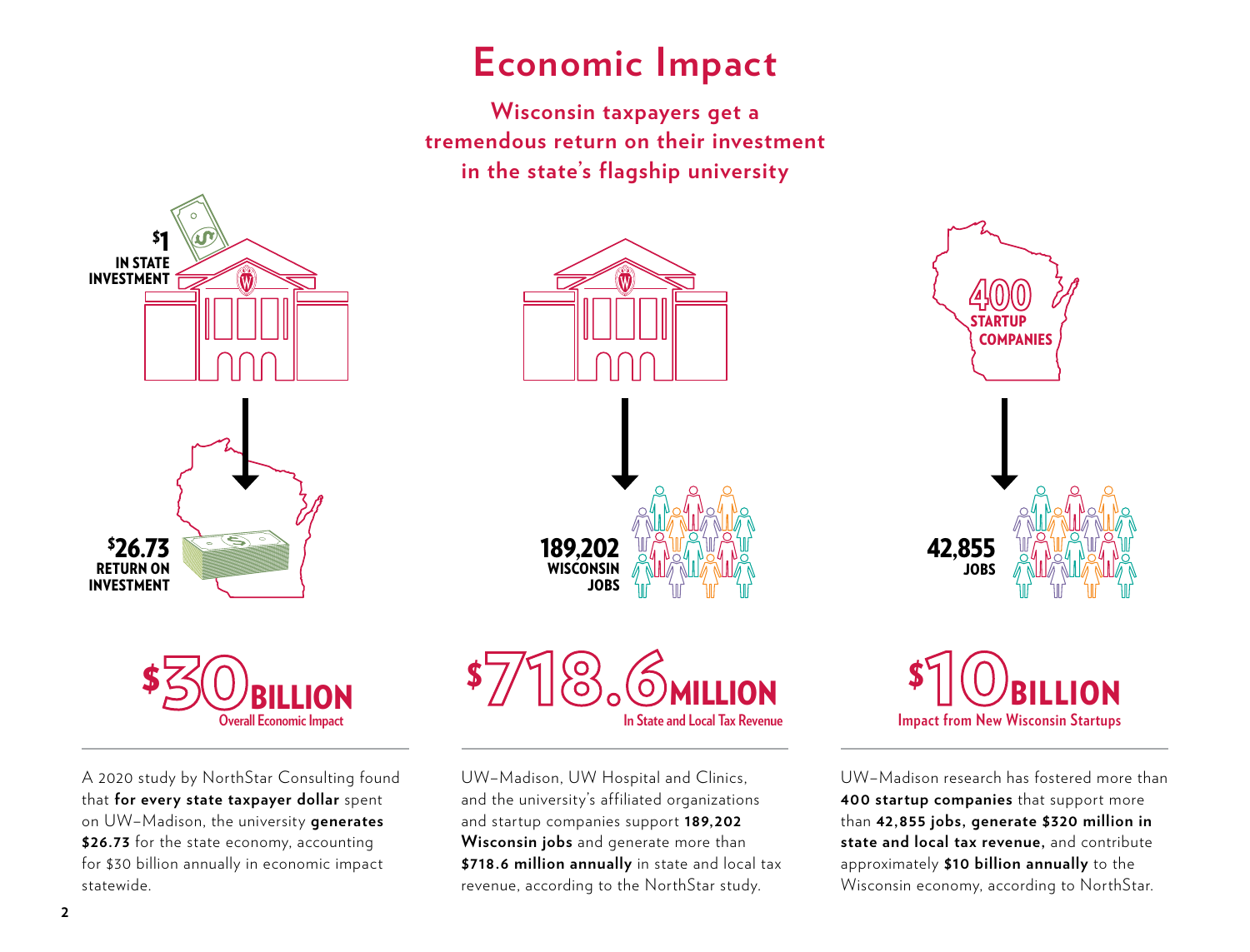## **Part I: Revenue Sources in Fiscal Year 2020–2021**

UW–Madison receives revenue from five main sources for its \$3.6 billion budget. The university's mission is supported by state and federal government investments, tuition, research grants, and contributions from friends of the university.

- The largest portion of the university's budget, approximately \$892 million, or 25 percent, is from the federal government. Most of this is competitively awarded to UW–Madison for specific research projects and supports salaries for faculty, staff, and students, and funds research facilities.
- The second-largest amount, \$749 million, 21 percent of the budget, comes through student tuition and fees.
- Gifts from donors and private grants, \$676 million, account for 18 percent of the budget.
- Revenue from state government for the 2020–21 fiscal year totals \$537 million, or 15 percent of the overall budget. State revenue includes general program revenue (\$364 million), over which the university has some discretion, and specific-purpose revenue (\$173 million), which goes to predetermined programs and services.
- Revenues from auxiliary enterprises, such as University Housing and the Wisconsin Union, account for \$468 million, or 13 percent of the overall budget. This money is collected and spent almost entirely within these units and cannot be used for other purposes.



**Source of Funds**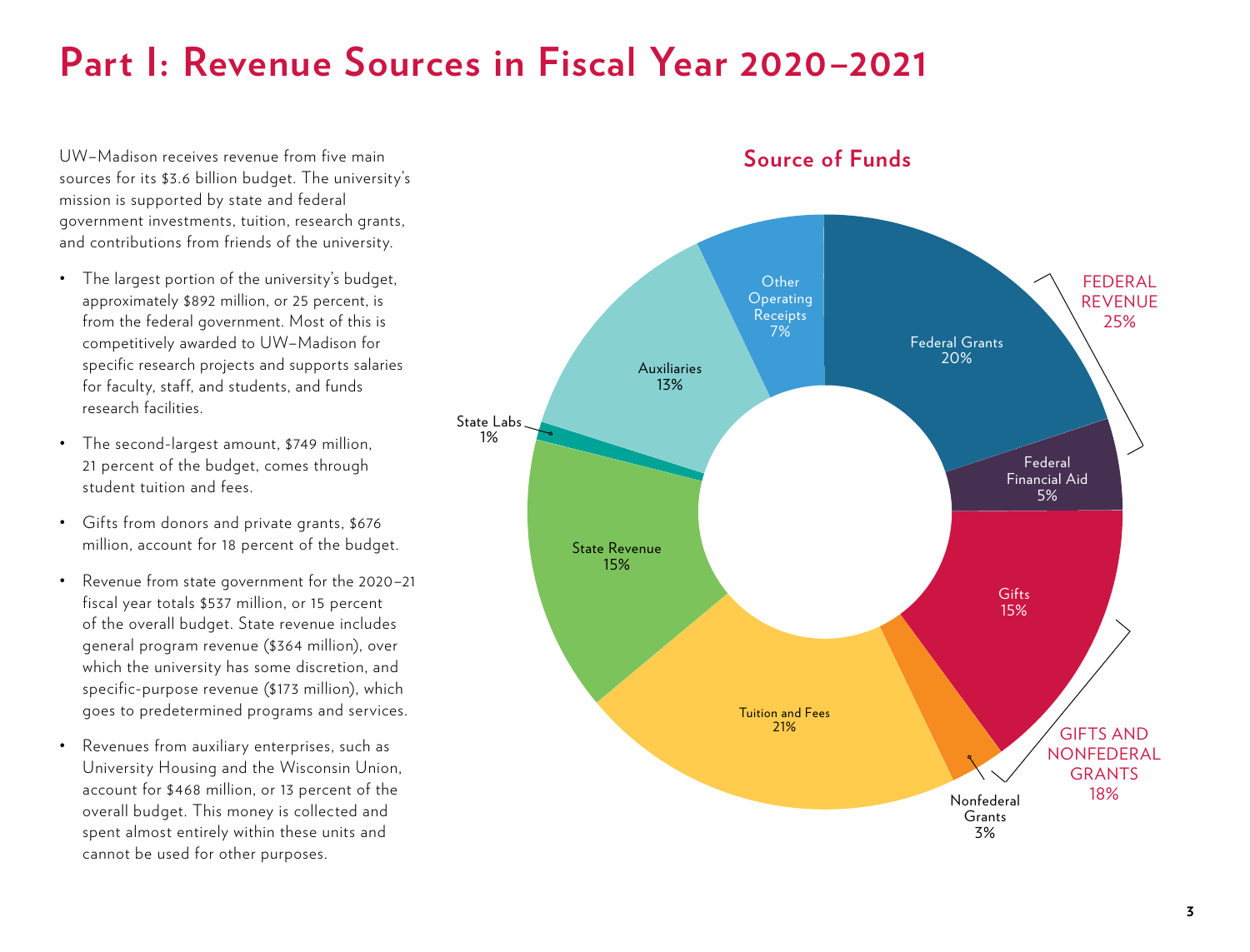## **Changing Budget Landscape**

UW–Madison's funding sources have shifted over the decades. As the chart on the right indicates, the amount of support we receive in state funds relative to our overall budget has declined, and the university has become increasingly reliant on private donations, federal dollars, and tuition payments.

- For instance, in 1974, the year the UW System was created, state revenue accounted for 43 percent of UW–Madison's total revenue. This has declined to 15 percent of the university's total revenue in 2021. In 1974, tuition made up roughly 11 percent of the budget, compared to 21 percent today. Gifts and nonfederal grants accounted for 6 percent of the budget in 1974, versus the current 18 percent.
- At the time of the UW System merger, state support in inflation-adjusted dollars was approximately \$569 million. Since that time it has declined by approximately \$32 million to the current level of \$537 million.
- The reduction in state support has coincided with real price increases in the things that universities must purchase, as well as growth in the number of students from 38,545 to 45,540 in fall 2020. In inflation-adjusted dollars, state support per student was \$14,783 at the time of the merger. Today it is \$11,790.



#### **Source of Funds**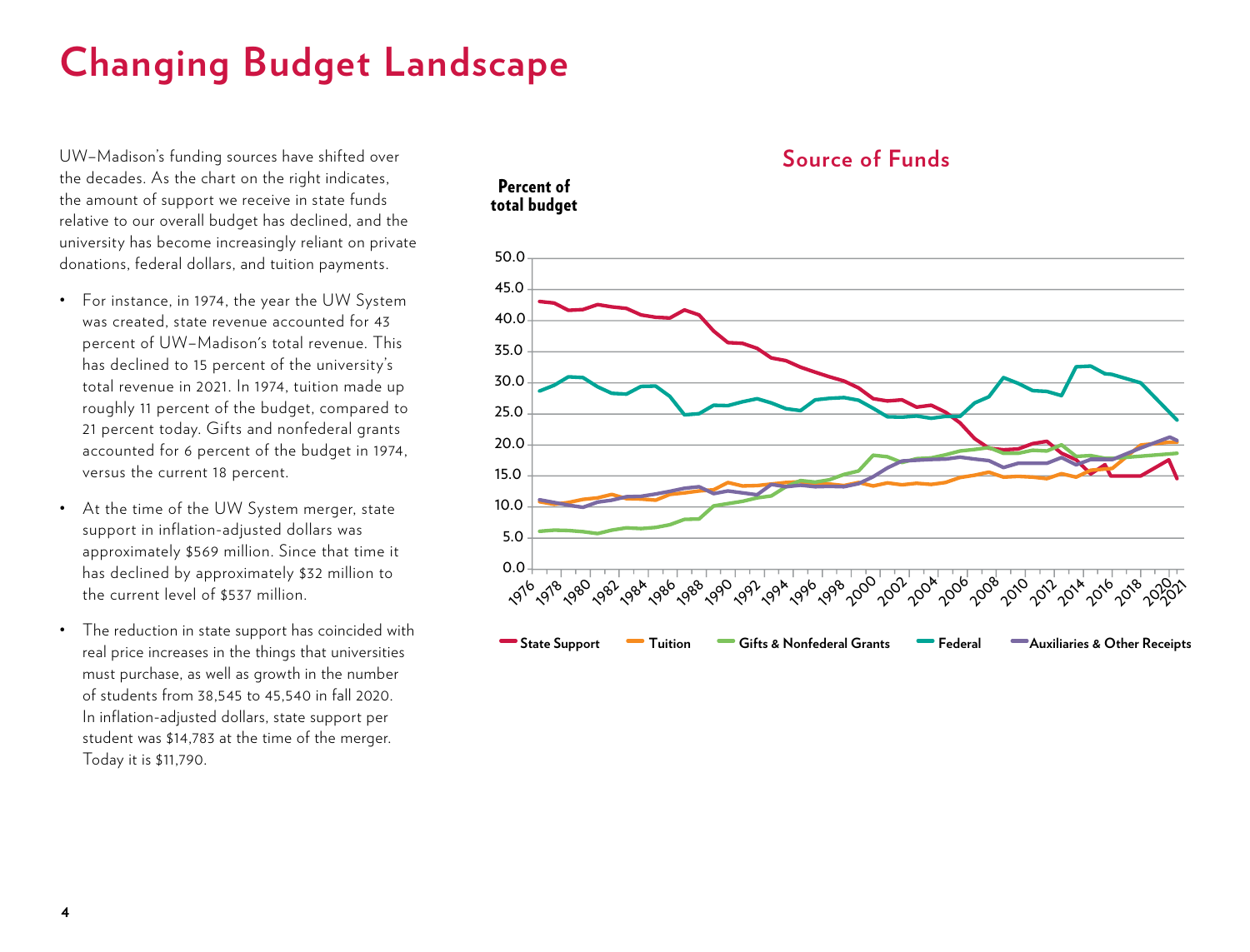### **Tuition and Fees**

Tuition and fees are part of the overall cost of attending UW–Madison. Tuition for in-state undergraduates enrolled at UW System campuses has been frozen since 2013.

UW–Madison is consistently ranked one of the nation's best values among public colleges and universities. University Residence Halls at the University of Wisconsin–Madison offer some of the lowest on-campus housing rates of any Big Ten school while providing exceptional facilities, programs, and experiences.

The support of generations of Wisconsinites has helped to make UW–Madison a top institution. In return for that legacy of investment, we strive to keep tuition for in-state students affordable. UW–Madison ranks 10th among the Big Ten Conference's 13 public schools for in-state resident undergraduate tuition and fees. For nonresident undergraduate students, UW–Madison tuition and fees are fourth among Big Ten public universities.

Notes: Rates shown are for new, entering students. Most of the public Big Ten universities assess additional fees, beyond those shown at right, for undergraduates enrolled in specific academic programs, such as engineering and business. Source: Peer AAU institutions Survey of Academic Year Tuition & Required Fees.

### **Cost of Attendance for Typical Wisconsin Undergraduate Total = \$27,418**



#### **2021–2022 Academic Year Tuition & Required Fees at Public Big Ten Universities** Undergraduate: Resident Nonresident

| <b>University</b>                          | Amount     | Rank           | Amount     | Rank              |  |
|--------------------------------------------|------------|----------------|------------|-------------------|--|
| Pennsylvania State University              | \$18,898   | 1              | \$36,476   | 6                 |  |
| University of Illinois at Urbana-Champaign | \$16,866   | $\overline{2}$ | \$34,316   | 8                 |  |
| University of Michigan                     | \$16,178   | 3              | \$53,232   | 1                 |  |
| <b>Rutgers University</b>                  | \$15,804   | 4              | \$33,005   | 10                |  |
| University of Minnesota-Twin Cities        | \$15,254   | 5              | \$33,817   | 9                 |  |
| Michigan State University                  | \$14,850   | 6              | \$40,662   | $\overline{2}$    |  |
| Ohio State University                      | \$11,936   | 7              | \$35,018   | 7                 |  |
| Indiana University                         | \$11,333   | 8              | \$38,353   | 5                 |  |
| University of Maryland                     | \$10,955   | 9              | \$38,638   | 3                 |  |
| University of Wisconsin-Madison            | \$10,720   | 10             | \$38,608   | 4                 |  |
| <b>Purdue University</b>                   | \$9,992    | 11             | \$28,794   | $12 \overline{ }$ |  |
| University of Iowa                         | \$9,942    | 12             | \$31,905   | 11                |  |
| University of Nebraska                     | \$9,590    | 13             | \$26,720   | 13                |  |
| Average excluding UW-Madison               | \$13,466   |                | \$35,911   |                   |  |
| Midpoint excluding UW-Madison              | \$13,393   |                | \$34,667   |                   |  |
| UW-Madison distance from midpoint          | $- $2,673$ |                | $+ $3,941$ |                   |  |
|                                            |            |                |            |                   |  |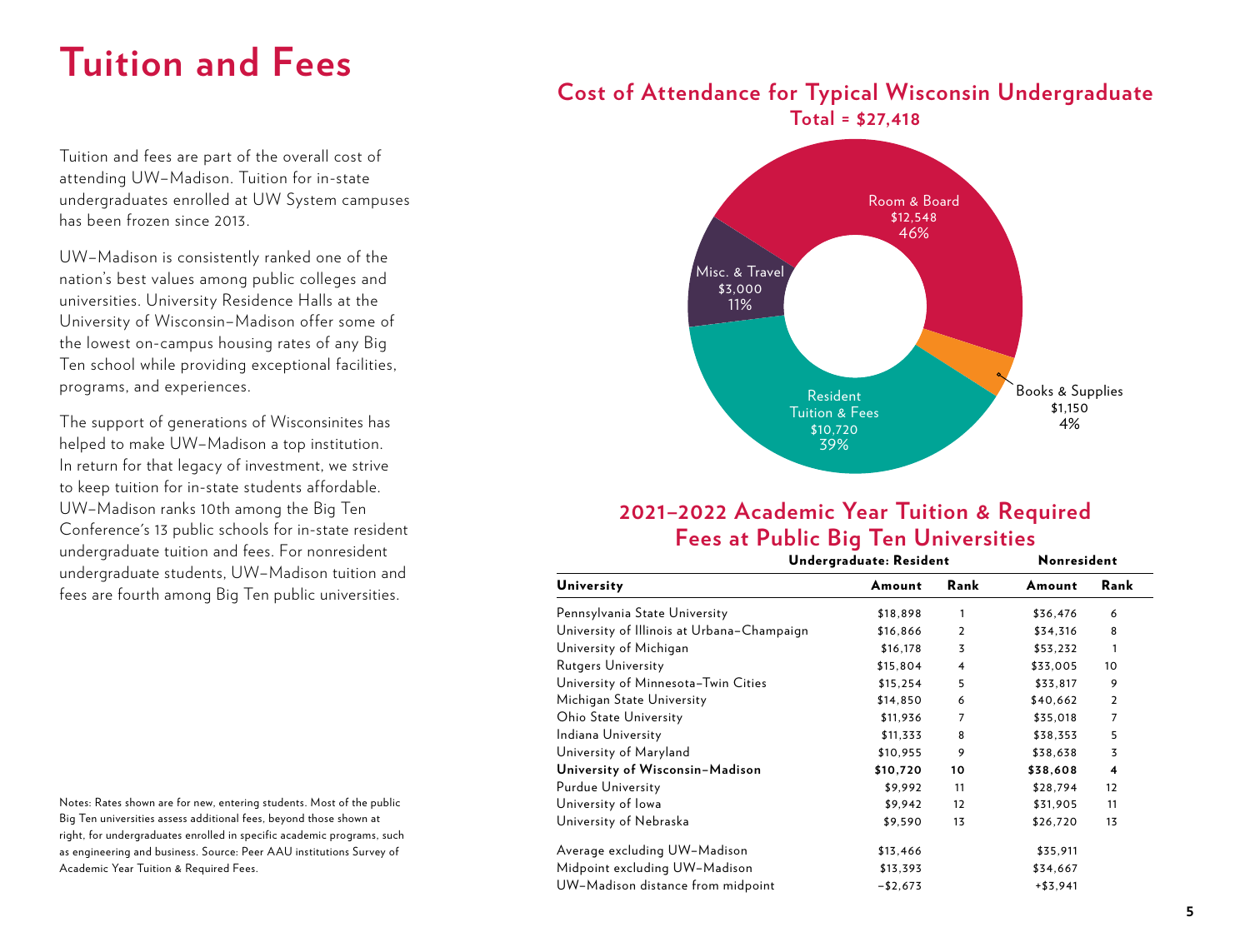## **Research and Development**

UW–Madison is home to one of the largest research enterprises in the nation. The research done on campus leads to new ways of understanding the world around us and to scientific and medical advances. Research also stimulates economic activity, providing jobs and commerce statewide.

- UW–Madison received nearly \$1.4 billion from federal and state government and private sources for research and development in fiscal year 2020.
- Since national rankings began in 1972, UW–Madison has been perennially in the top ten universities for research and development spending. It was ranked sixth in 2015, 2016, and 2017, and eighth in 2018, 2019, and 2020.
- Federal research dollars are awarded competitively for specific projects and require faculty to be innovative and entrepreneurial. Our researchers compete for these federal funds with other top researchers from institutions across the United States.



### **Total Research and Development Expenditure Trend**

#### **Sources of 2020–2021 Federal Research Awards**





\* National Institutes of Health accounts for 93% of HHS funding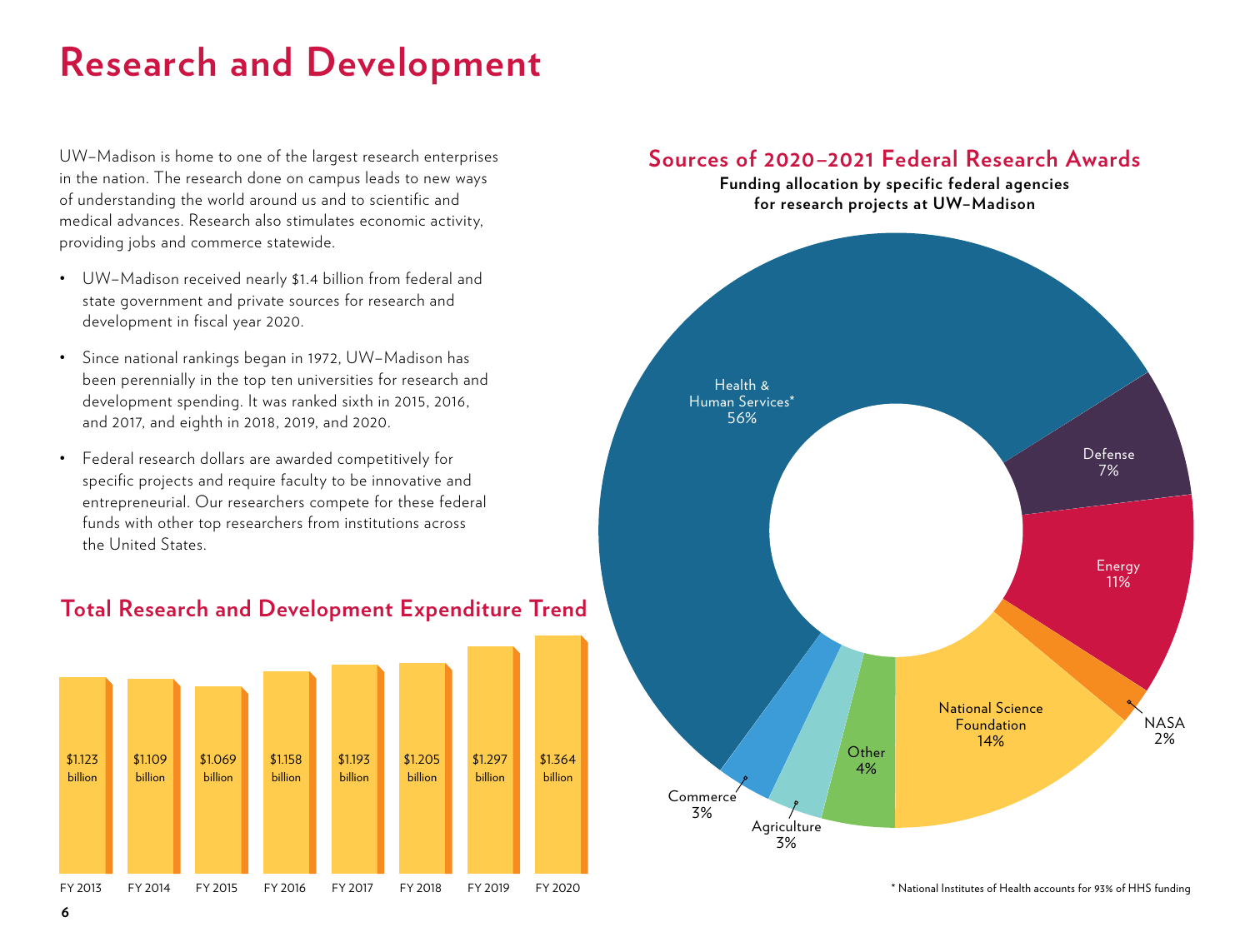### **Distribution of Research Awards**

This chart shows how research awards were distributed across the UW–Madison campus in 2020–21. Faculty and staff across the university—in the sciences, engineering, medicine, business, education, social sciences, arts, and humanities—compete for research dollars and help make UW–Madison a premier research institution.

UW–Madison's research enterprise brings \$1.3 billion into the state, much of it spent in Wisconsin. Dollars invested here support jobs and are used to purchase goods and services. This research fuels teaching and learning and spurs economic growth and development.

### **Research Awards by School/College, 2020–21**



 \* Other includes the School of Business, Nelson Institute for Environmental Studies, School of Human Ecology, International Division Law School, School of Nursing, and School of Pharmacy

\*\* Centers include such entities as the Waisman Center, the Biotechnology Center, and the Wisconsin Institute for Discovery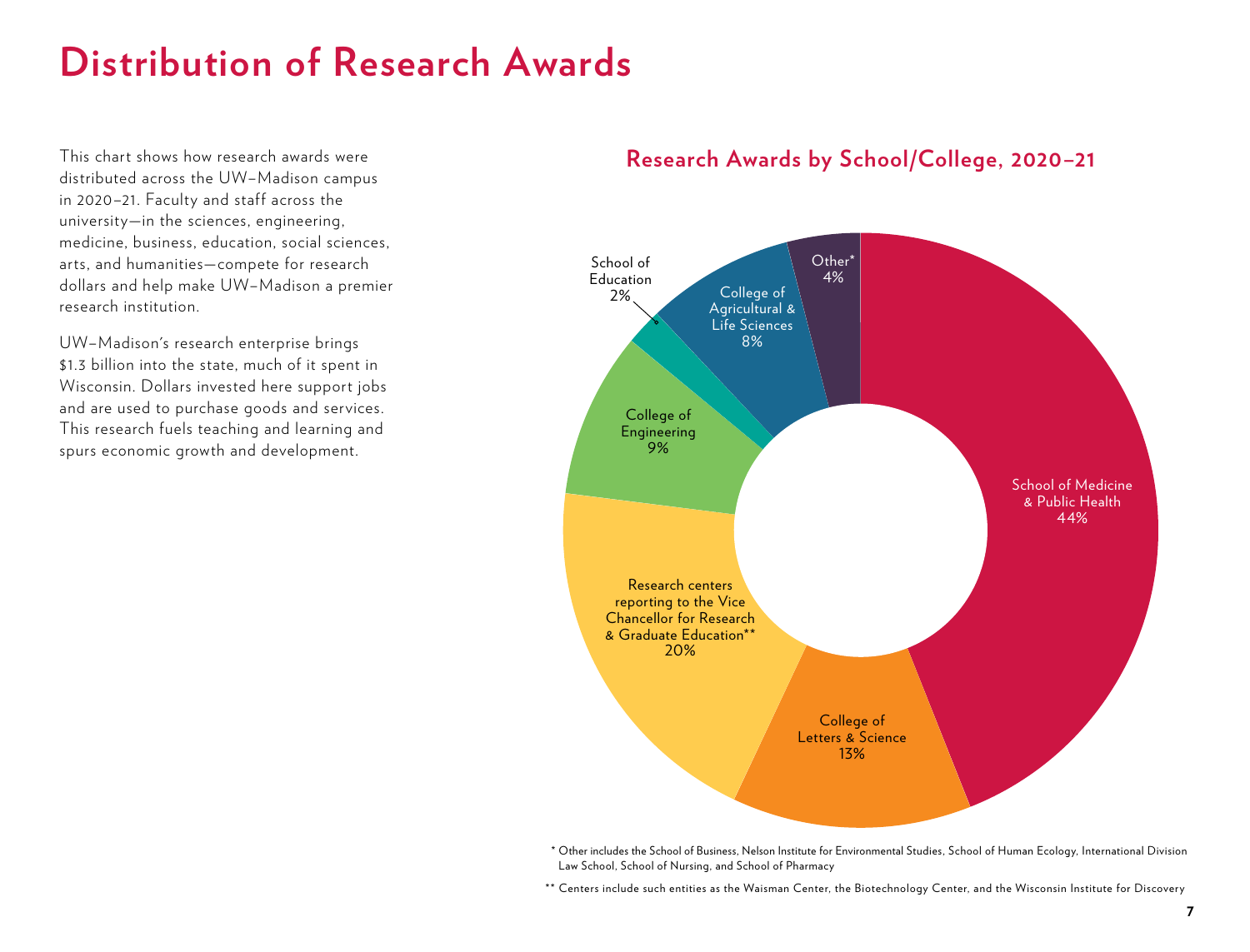## **Gift and Grants Funds**

UW–Madison also received a significant amount of funding, \$655 million in 2020–21, from private gifts, nonfederal grants, private contracts, and licensing fees. These funds are typically earmarked for specific purposes.

The UW Foundation and the Wisconsin Alumni Research Foundation are strong partners with UW– Madison in generating these funds. As independent entities, they allocate dollars to the university. Many of these funds are not under the university's control and must be spent on preapproved projects. They cannot be used for discretionary purposes. Private and public universities across the country increasingly depend upon support from their alumni and friends.

The majority of gift funds at UW–Madison are spent to provide need-based financial aid to students, to improve facilities, to spur innovation, and to enrich the academic experience.

### **Fiscal Year 2021 Gifts and Nonfederal Grants**



 \* Gifts to research-related activities from dollars generated by past patenting and licensing activity

\*\* Athletics and gifts to academic and research programs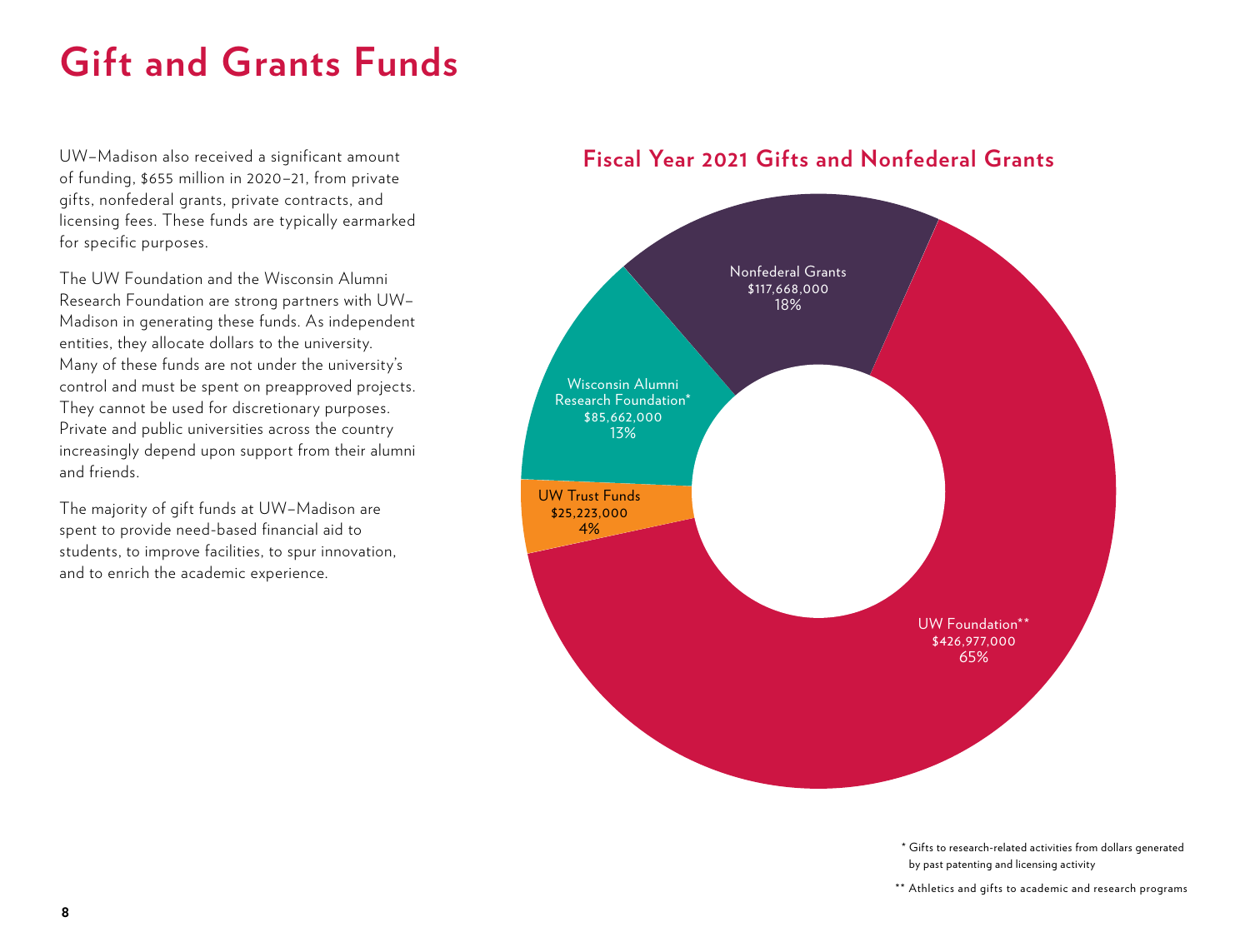## **Auxiliary Funds Auxiliary Funds**

Auxiliary funds are user fees paid for services the university provides to the campus community or general public, such as residence halls, parking services, and athletics events. Most auxiliary units are entirely supported by the funds they themselves generate and collect. UW–Madison budgeted nearly \$481 million in auxiliary revenues in the 2021 fiscal year. These funds typically must be used to support the units where they are collected and cannot be used for other university purposes.

### **Operations Receipts Operations Receipts**

The university budgeted about \$213 million in revenue in fiscal year 2021 from other sources, typically sales of specific goods and services to the public. For instance, these include payments to the animal hospital at the School of Veterinary Medicine and curriculum licensed via the School of Education.

### Auxiliary Funds and the second second second second second second second second second second second second second second second second second second second second second second second second second second second second se

| Agency                             | Amount   | Total   |
|------------------------------------|----------|---------|
| Intercollegiate Athletics          | \$116.8M | 24.3%   |
| University Housing                 | \$99.5M  | 20.7%   |
| <b>Hospital Services</b>           | \$67.0M  | 13.9%   |
| Wisconsin Union                    | \$61.4M  | 12.8%   |
| Facilities Planning & Management   | \$61.1M  | 12.7%   |
| University Health Services         | \$33.5M  | 7.0%    |
| International Division             | \$30.0M  | 6.2%    |
| University Recreation & Wellbeing  | \$10.9M  | 2.3%    |
| <b>Student Affairs</b>             | \$8.1M   | 1.7%    |
| Division of Information Technology | \$4.8M   | 1.0%    |
| Other                              | $-12.3M$ | $-2.6%$ |
| Total                              | \$480.8M | 100%    |

### % of

| Agency                                  | Amount   | Total |
|-----------------------------------------|----------|-------|
| School of Education                     | \$78.4M  | 36.9% |
| School of Medicine & Public Health      | \$25.3M  | 11.9% |
| School of Veterinary Medicine           | \$23.8M  | 11.2% |
| College of Agricultural & Life Sciences | \$17.4M  | 8.2%  |
| Vice Chan for Research & Grad Ed        | \$17.3M  | 8.1%  |
| Other                                   | \$16.1M  | 7.6%  |
| <b>UW Extension</b>                     | \$10.3M  | 4.9%  |
| College of Letters & Science            | \$7.3M   | 3.4%  |
| <b>Student Affairs</b>                  | \$4.8M   | 2.3%  |
| Public Media                            | \$4.6M   | 2.2%  |
| College of Engineering                  | \$2.5M   | 1.2%  |
| School of Human Ecology                 | \$2.0M   | 1.0%  |
| Library                                 | \$1.7M   | 0.8%  |
| <b>School of Business</b>               | \$1.0M   | 0.5%  |
| Total                                   | \$212.6M | 100%  |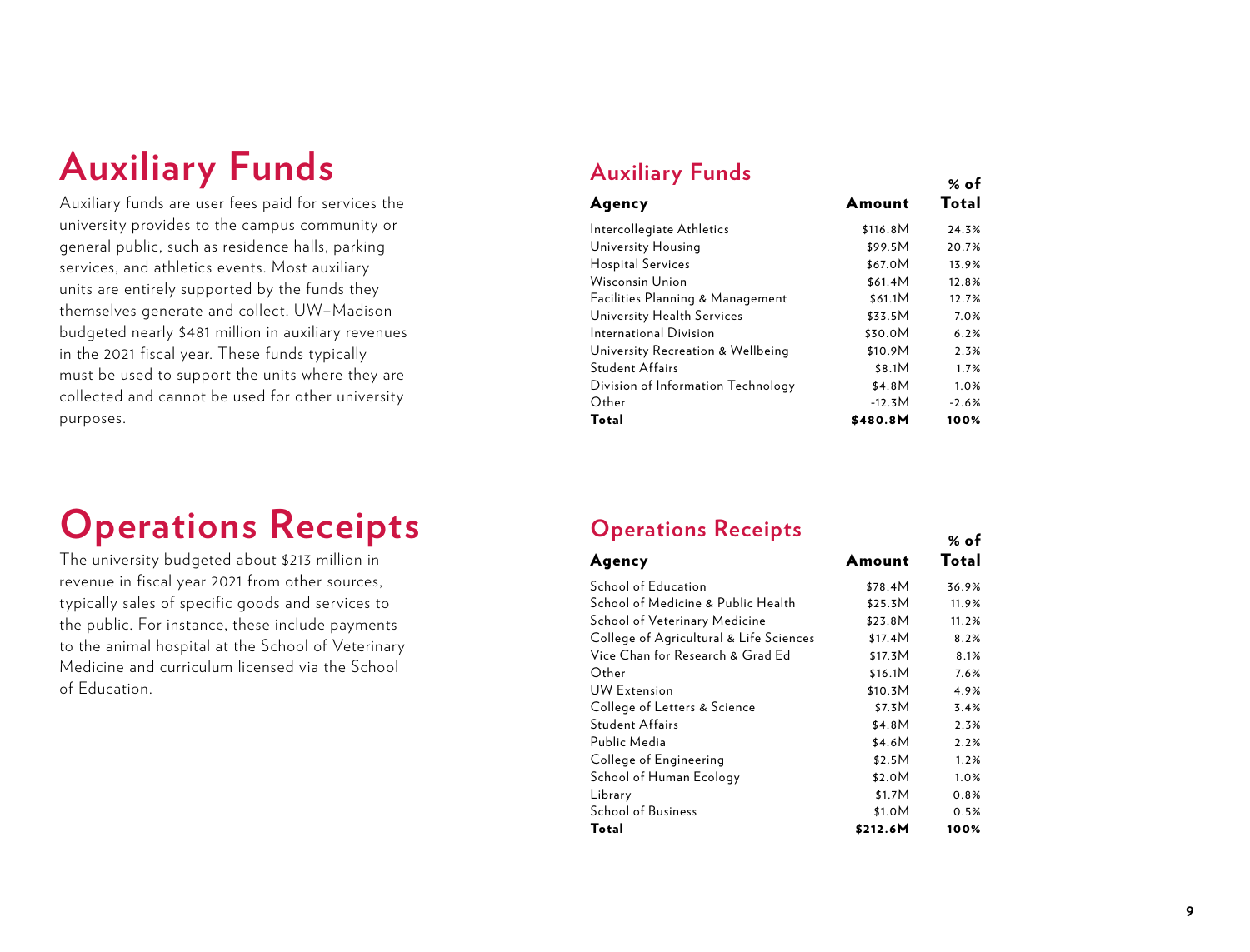### **Part II: Expenditures in Fiscal Year 2020–2021**

Expenditures at UW–Madison reflect our core missions of education, research, and outreach.

- In the 2020–21 academic year, more than \$2 billion, 62.5 percent of our total expenditures, were allocated to our academic units.
- In addition, 10.6 percent was spent on auxiliary units. Most of these operate independently but serve the entire university and generate much of their own revenue.
- An additional 18.6 percent was spent on support units necessary to the academic and research missions of the university, such as the library system, police services, and information technology.

### **UW–Madison Expenditures by Unit (In Millions)**

#### **All Revenue Sources**

|                                            |                  | % of  |                                    |                  | % of  |
|--------------------------------------------|------------------|-------|------------------------------------|------------------|-------|
| <b>Academic Units</b>                      | <b>All Funds</b> | Total | <b>Support Units</b>               | <b>All Funds</b> | Total |
| School of Medicine & Public Health         | \$616.8          | 18.5% | Facilities Planning & Management   | \$216.7          | 6.5%  |
| College of Letters & Science               | \$437.5          | 13.1% | <b>General Services</b>            | \$181.7          | 5.4%  |
| College of Agricultural & Life Sci         | \$200.0          | 6.0%  | Division of Information Technology | \$70.3           | 2.1%  |
| Vice Chan for Research & Grad Ed           | \$192.1          | 5.8%  | <b>Business Services</b>           | \$43.9           | 1.3%  |
| College of Engineering                     | \$160.0          | 4.8%  | General Library System             | \$35.0           | 1.1%  |
| School of Education                        | \$150.7          | 4.5%  | <b>Enrollment Management</b>       | \$28.3           | 0.8%  |
| School of Veterinary Medicine              | \$79.5           | 2.4%  | <b>Student Affairs</b>             | \$19.0           | 0.6%  |
| <b>School of Business</b>                  | \$69.5           | 2.1%  | Police Department                  | \$14.0           | 0.4%  |
| Law School                                 | \$38.0           | 1.1%  | <b>General Administration</b>      | \$10.2           | 0.3%  |
| Division of Continuing Studies             | \$30.9           | 0.9%  | <b>Subtotal</b>                    | \$619.1          | 18.6% |
| School of Pharmacy                         | \$30.0           | 0.9%  |                                    |                  |       |
| School of Human Ecology                    | \$21.9           | 0.7%  | <b>Outreach Units</b>              |                  |       |
| School of Nursing                          | \$20.2           | 0.6%  | Extension                          | \$53.8           | 1.6%  |
| International Division                     | \$18.2           | 0.5%  | Public Media                       | \$29.8           | 0.9%  |
| Nelson Institute for Environmental Studies | \$9.8            | 0.3%  | <b>Subtotal</b>                    | \$83.7           | 2.5%  |
| Collab for Adv Learning & Teaching         | \$8.6            | 0.3%  |                                    |                  |       |
| Division of the Arts                       | \$1.2            | 0.0%  | Other                              | \$193.4          | 5.8%  |
| <b>Subtotal</b>                            | \$2,084.8        | 62.5% | <b>TOTAL</b>                       | \$3,335.8        | 100%  |
| <b>Auxiliary Units</b>                     |                  |       |                                    |                  |       |
| Intercollegiate Athletics                  | \$111.9          | 3.4%  |                                    |                  |       |
| University Housing                         | \$93.3           | 2.8%  |                                    |                  |       |
| State Laboratory of Hygiene                | \$53.8           | 1.6%  |                                    |                  |       |
| Wisconsin Union                            | \$38.5           | 1.2%  |                                    |                  |       |
| University Health Services                 | \$29.9           | 0.9%  |                                    |                  |       |
| Wisconsin Veterinary Diagnostic Lab        | \$14.9           | 0.4%  |                                    |                  |       |
| University Recreation and Wellbeing        | \$12.4           | 0.4%  |                                    |                  |       |
| Subtotal                                   | \$354.8          | 10.6% |                                    |                  |       |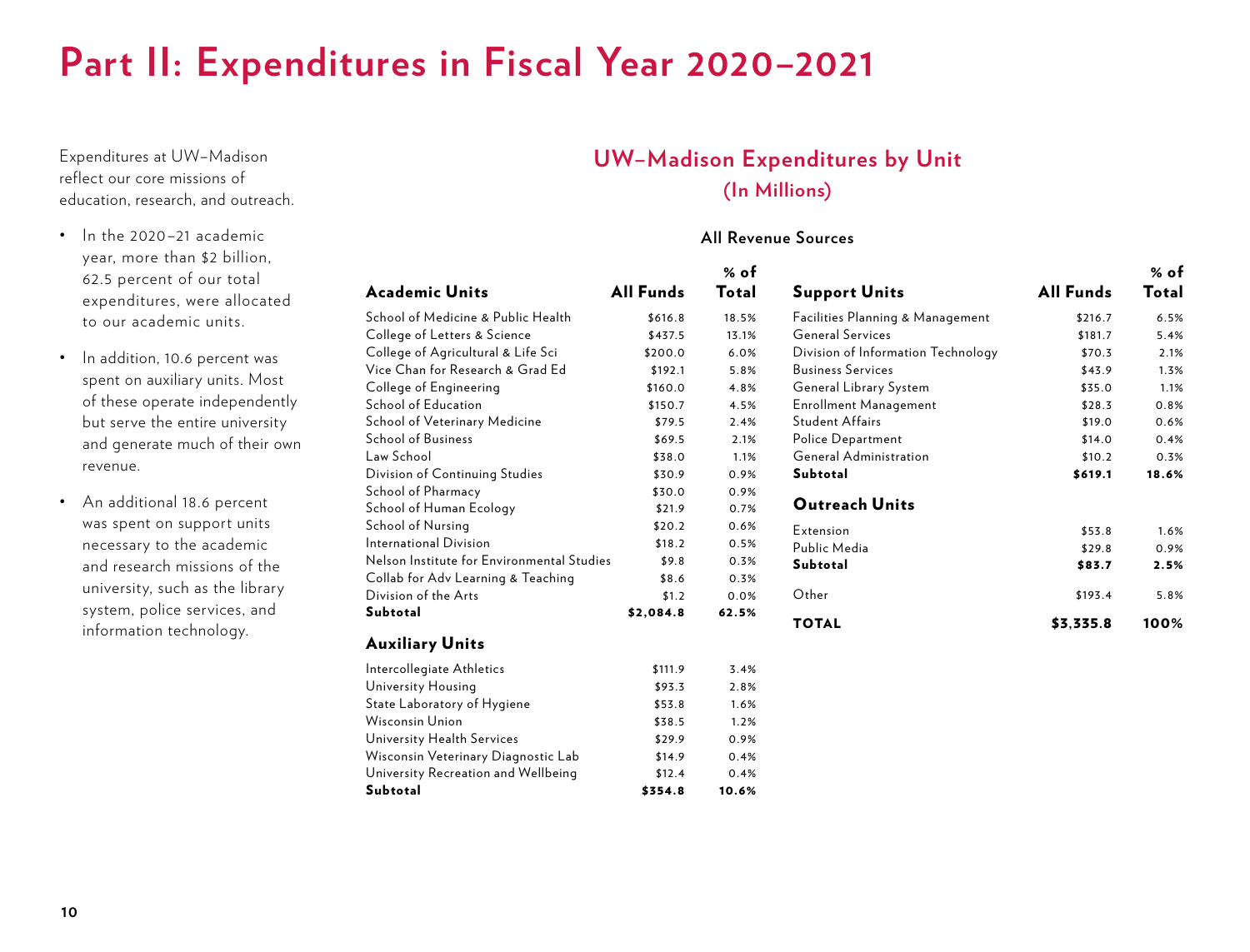## **Faculty and Staff**

We have world-class faculty and staff at UW– Madison, with teachers and researchers whose skills are in demand in a global marketplace. A large portion of our budget is dedicated to compensation for faculty, academic staff (nontenure-track teachers, administrators, etc.), and university staff (maintenance, clerical, research support, etc.).

Each employee at UW–Madison has a role in supporting our education, research, and outreach missions. In addition to 24,398 members of the faculty and staff, the university also employs more than 9,000 undergraduate students in part-time and part-year work who gain valuable on-the-job experience that will help them after graduation in their future careers.

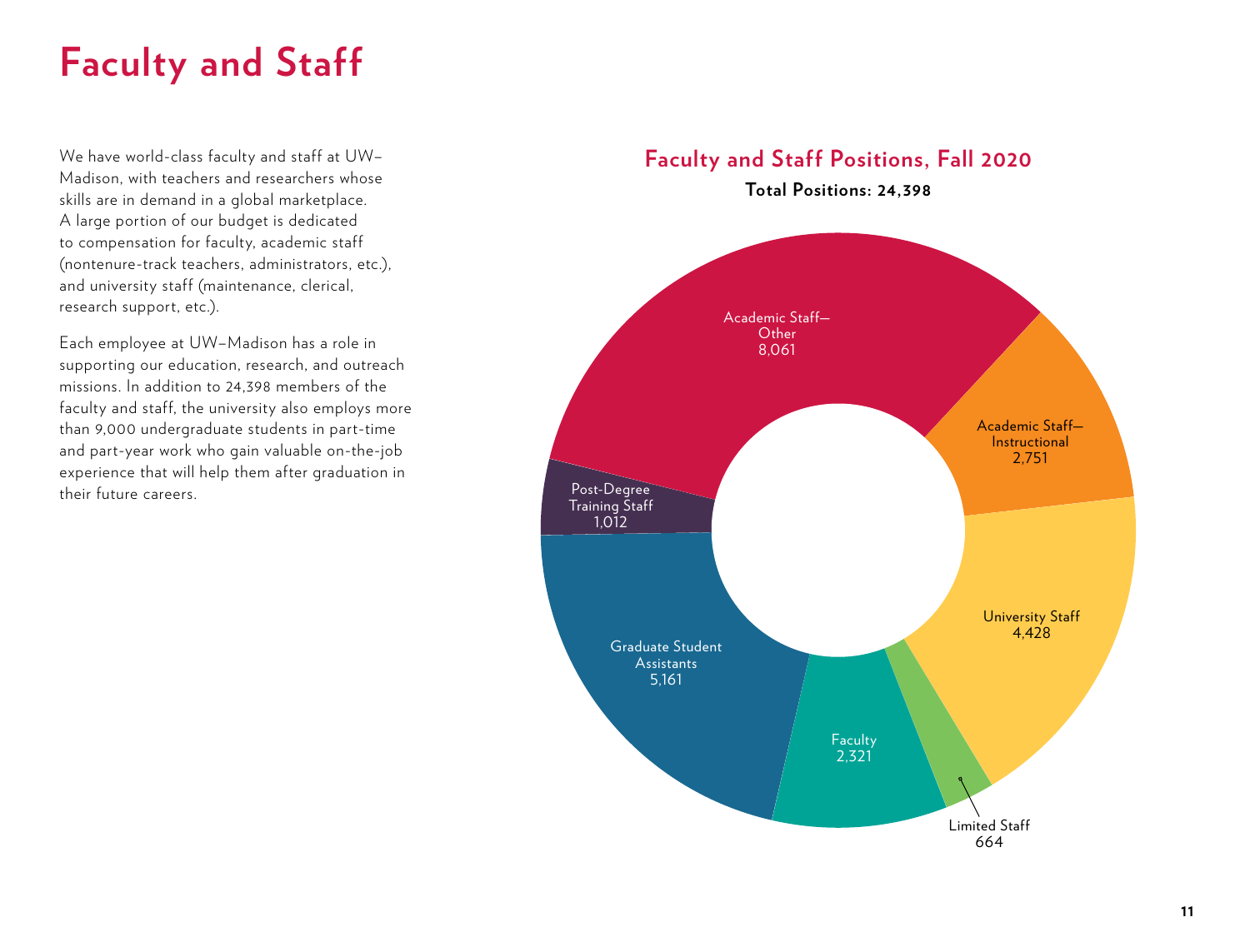## **Student Financial Aid**

Though UW–Madison strives to keep higher education affordable and accessible, many students and families still need financial support to make degree attainment possible. In 2020–21, 62 percent of UW–Madison undergraduates received some form of financial aid, including student loans.

UW–Madison undergraduate students' loan debt continues to be below national, state, and UW System averages. In fact, *well over half* of our students graduate without any student loan debt. According to the most recent available student debt data, for those who do borrow, the average student loan debt of \$26,513 for UW–Madison bachelor's degree recipients is below the state average for undergraduates who borrow (\$30,270) and also below the national average of undergraduates who borrow (\$29,650). The average student loan debt for UW–Madison bachelor's degree recipients decreased from the prior year compared to the national average student loan debt, which rose slightly. Through efforts to expand financial aid as well as increase financial wellness education, the Office of Student Financial Aid has helped our students reduce debt.

The top chart shows annual grants, scholarships, and loans for UW–Madison undergraduates. Loans include subsidized, unsubsidized, private, state, and institutional. Work-study is earned through federally subsidized employment and does not have to be repaid. The bottom chart shows where these financial aid dollars come from. UW–Madison revenues are the largest source of financial aid for undergraduate students. Private aid is primarily provided by donorfunded scholarships.

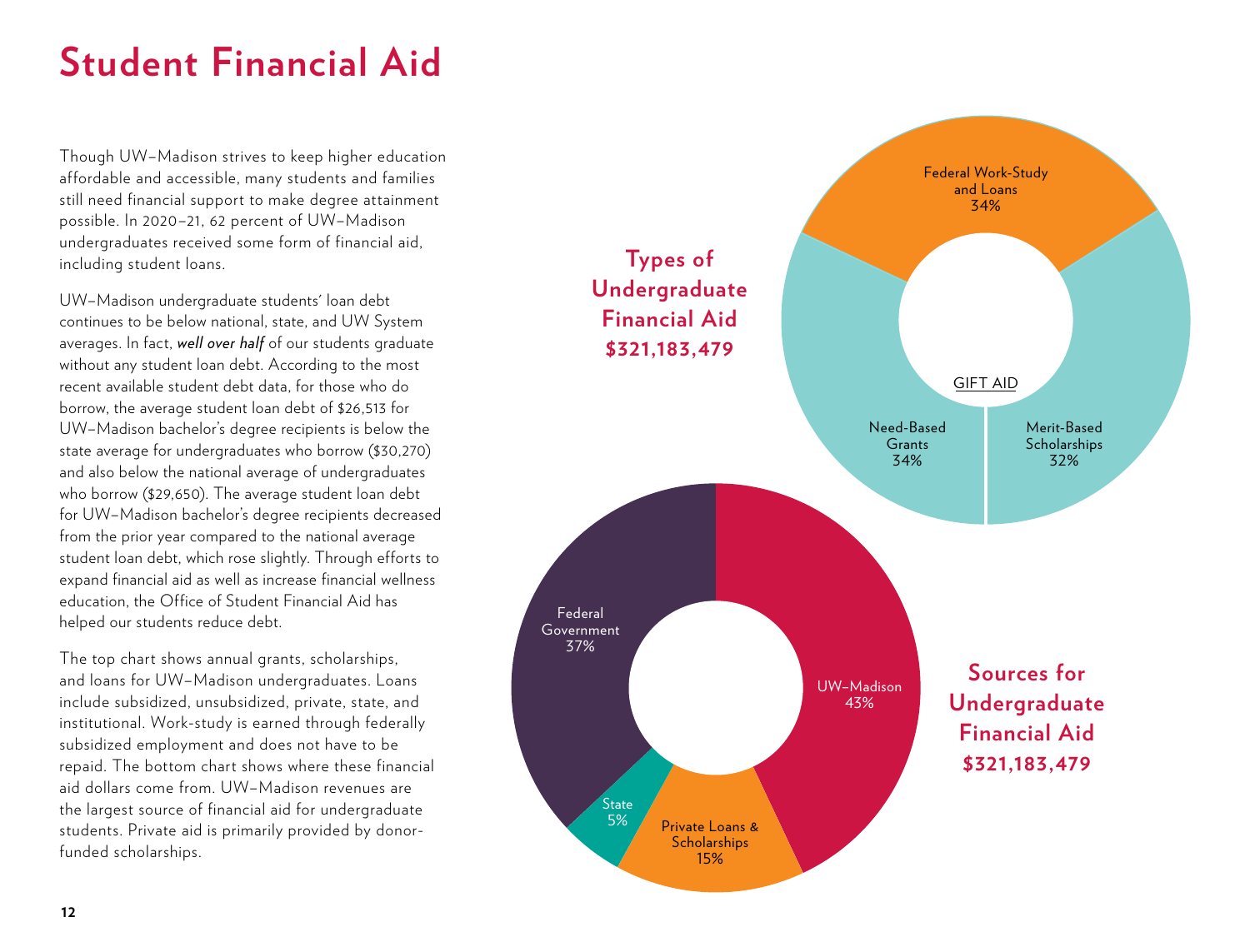## **Need-Based Support**

UW–Madison strives to help minimize student loan debt while making the cost of attending the university more affordable by increasing fundraising for financial aid, as illustrated in this graph. Significant strides have been made to make a UW–Madison educational experience affordable for our most financially disadvantaged students. We continue to work toward our goal of closing funding gaps for all students with financial need. More than half of our resident students have annual unmet financial need averaging \$5,470 per student.

As the graph illustrates, internally funded grants from UW–Madison now make up the majority of need-based funds available to undergraduates. Ten years ago, institutional need-based programs were 34 percent of the total need-based grants awarded to undergraduates. By 2021–22, this percentage rose to 64.5 percent of need-based grants.

Even with this increase, UW–Madison continues to have less funding for institutional grants and scholarships than most of our peer institutions. UW–Madison's Office of Student Financial Aid is at the forefront of creativity in leveraging what is available, striving to be good stewards of these limited resources. Almost 3,500 undergraduates from Wisconsin now receive free tuition through Bucky's Tuition Promise and other similar initiatives for in-state students. These students, especially from rural Wisconsin, would not have had the opportunity to benefit from a UW degree without this muchneeded support.

### **Undergraduate Need-Based Grant Dollars Awarded at UW–Madison, 2013–2022**

**In 2022, \$106 million in need-based grants were disbursed**

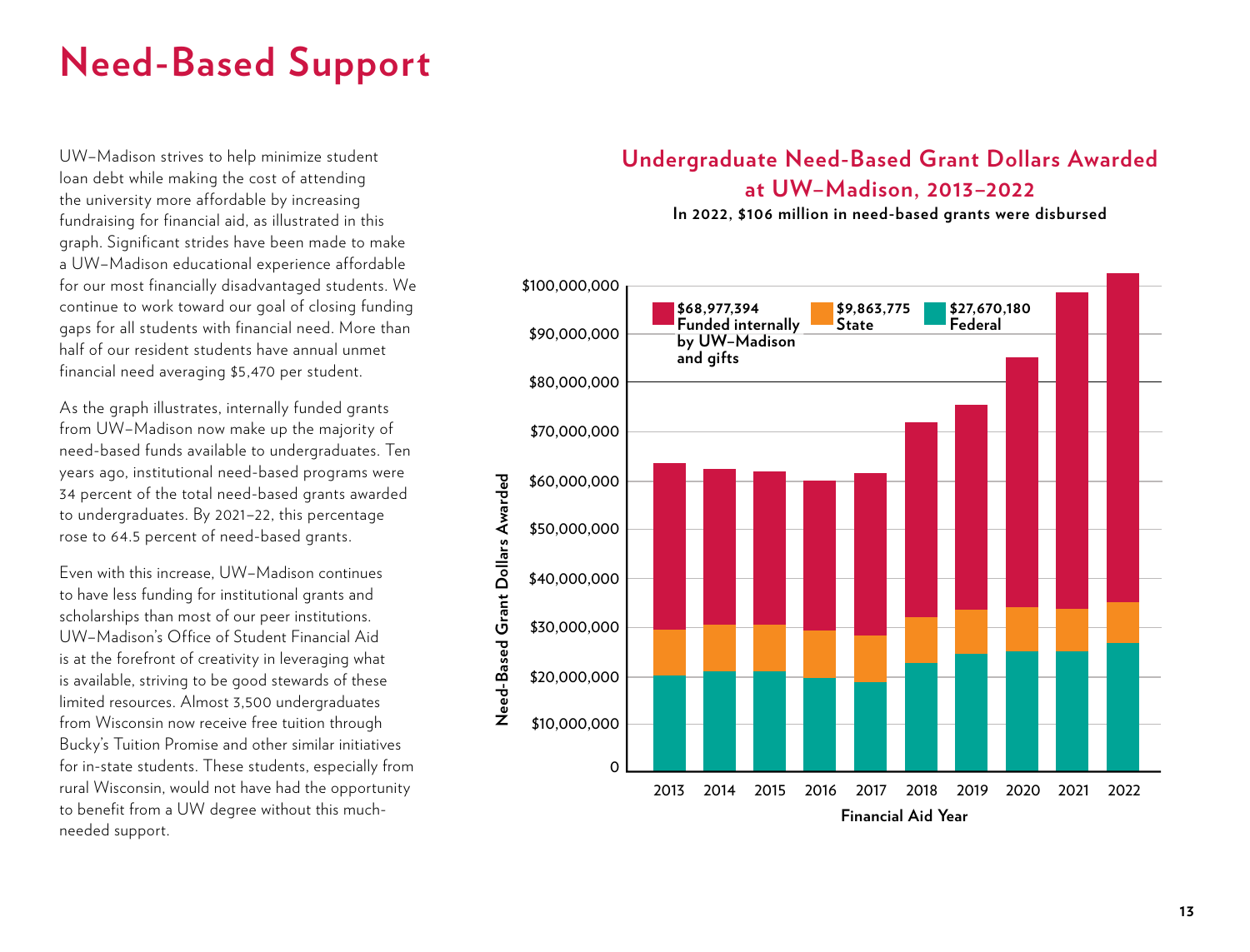## **Year-End Fund Balances**

UW–Madison is working hard to manage its fund balances to minimize cost increases, to make strategic investments, and to retain a prudent amount for unplanned events.

The university's tuition balance, as calculated by Legislative Audit Bureau methodology, declined from 16.3 percent in 2013 to 4.4 percent in 2021.

- Much of the tuition balance is designated for commitments that have been made but are not yet paid for, such as financial aid to low-income students or faculty and staff hiring.
- Approximately 5 percent of our tuition balance is not designated for specific purposes. Holding a small share of tuition balances in reserve is necessary for the operation of a large research university.

The funds are used as a safeguard against revenue fluctuations caused by enrollment shifts or state budget cuts and to cover sudden cost increases for obligations like emergency maintenance, utilities, and fringe benefits. Based on metrics utilized by Moody's Investors Services to assess a university's financial strength, UW–Madison's reserves are in line with financial agency recommendations for top-ranked universities.



#### **Tuition Carryover Ratio**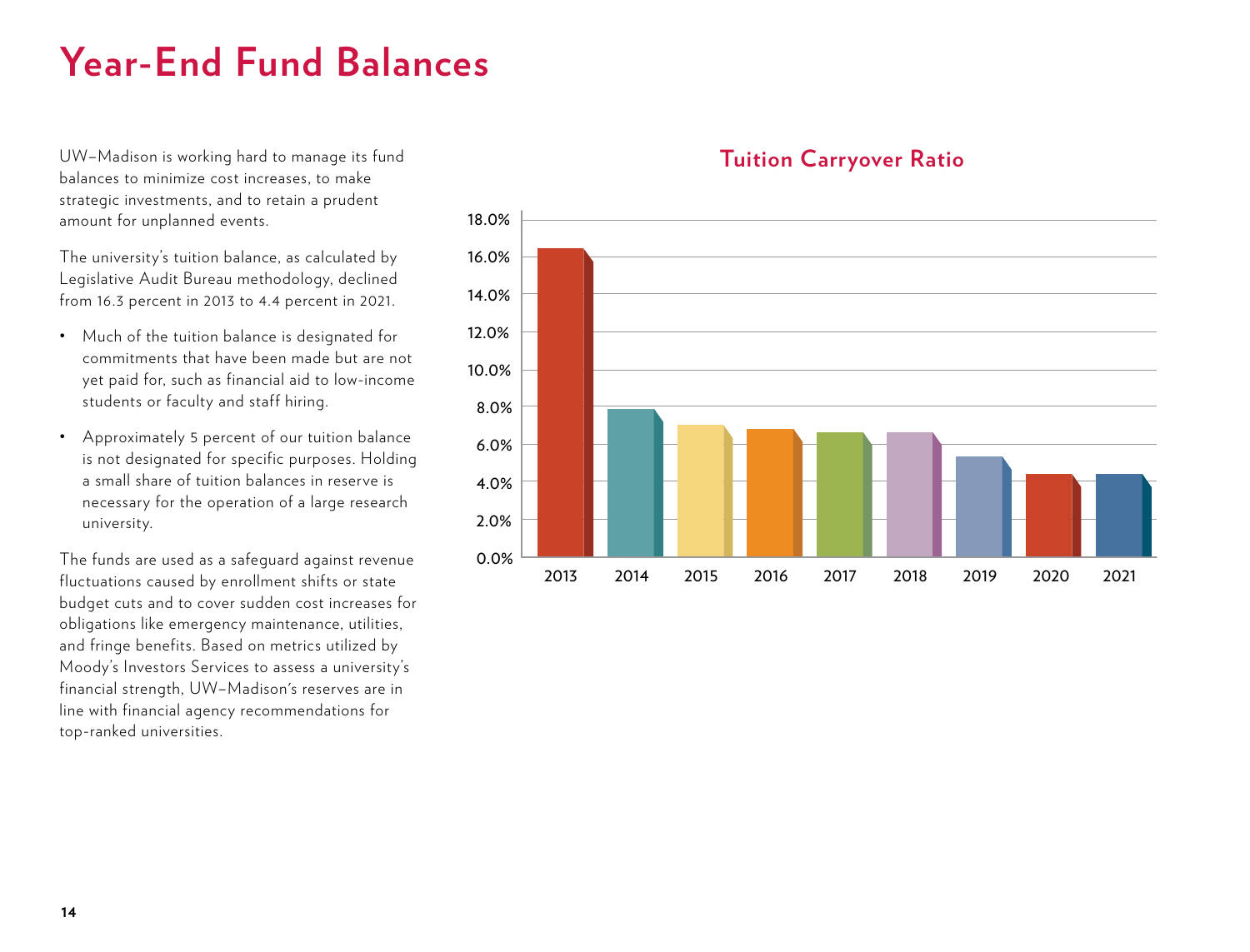## **Fiscal Year 2019 Administrative Support Expenses**

UW–Madison offers the state of Wisconsin a university that is among the world's elite academic and research institutions at a lower administrative cost than other top public and private universities.

According to 2019 data (the most recent year available), the amount spent on day-to-day administrative support as a percentage of total operating expenses at UW–Madison is fourth lowest among the 13 public institutions in the Big Ten.

UW–Madison's administrative support costs which include general administrative services, legal and fiscal operations, purchasing and printing, and information technology—are only 3.7 percent of total expenses. At other public Big Ten schools, these costs range as high as 9.6 percent of overall expenses.

### **Fiscal Year 2019 Administrative Support Expenses UW–Madison and Other Public Big Ten Universities**

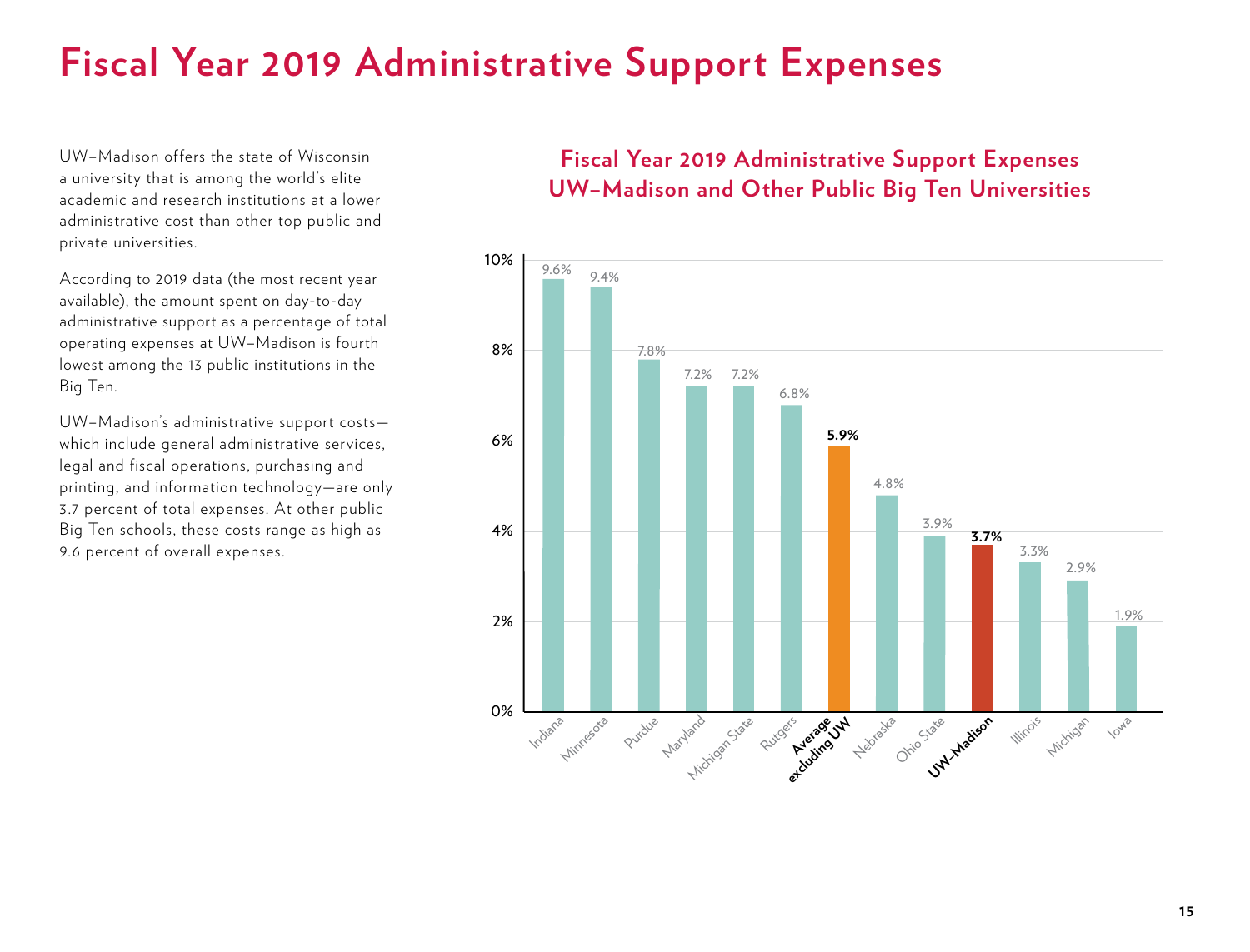### **Commitment to Wisconsin**

**UW–Madison's commitment to Wisconsin creates a powerful partnership to grow the state economy by using funding from the state budget to educate and prepare students to become the next generation of highly skilled employees needed by Wisconsin businesses. This investment by Wisconsin residents gives them access to a world-class university and a tremendous economic return thanks to the jobs and startup companies generated by the university.**

**Part of our commitment to Wisconsin is to enroll at least 3,600 Wisconsin residents each fall as freshmen at UW–Madison. In fall 2021, we exceeded that by enrolling 3,859 in-state students. These students were part of a record-setting pool of 53,829 applications from around the world.**



- Freshman applications in 2021 totaled 53,829, a 17% increase over 2020.
- 9,799 Wisconsin residents applied and 65% were admitted.
- The 2021 freshman class is the largest in the university's history—8,465, with 3,859 from Wisconsin. As the number of high school graduates has declined in Wisconsin, a growing share are attending UW–Madison.



- More than half of our undergraduate students graduate without student loan debt, compared to one-third nationally.
- Bucky's Tuition Promise guarantees scholarship and grant funding to pay for four years of tuition and fees for students whose annual household adjusted gross income (AGI) is \$60,000 or less.
- The Badger Promise guarantees first-generation, Wisconsin-resident transfer students up to two years of grant and scholarship funding for tuition and fees. One in five new Wisconsin students benefited from Bucky's Tuition Promise or Badger Promise in 2020.



- The freshman-to-sophomore retention rate is high, better than 95%, compared to the Big Ten average of 93%.
- UW–Madison had a six-year graduation rate of 89.2% in 2021, placing it sixth among public research universities in graduation rates.
- Time to graduation continues to fall. Undergraduates now complete their degrees in an average of 3.89 years, down from 4.15 10 years ago.
- At the 10-year mark, 48% of bachelor's degree alumni have a Wisconsin address.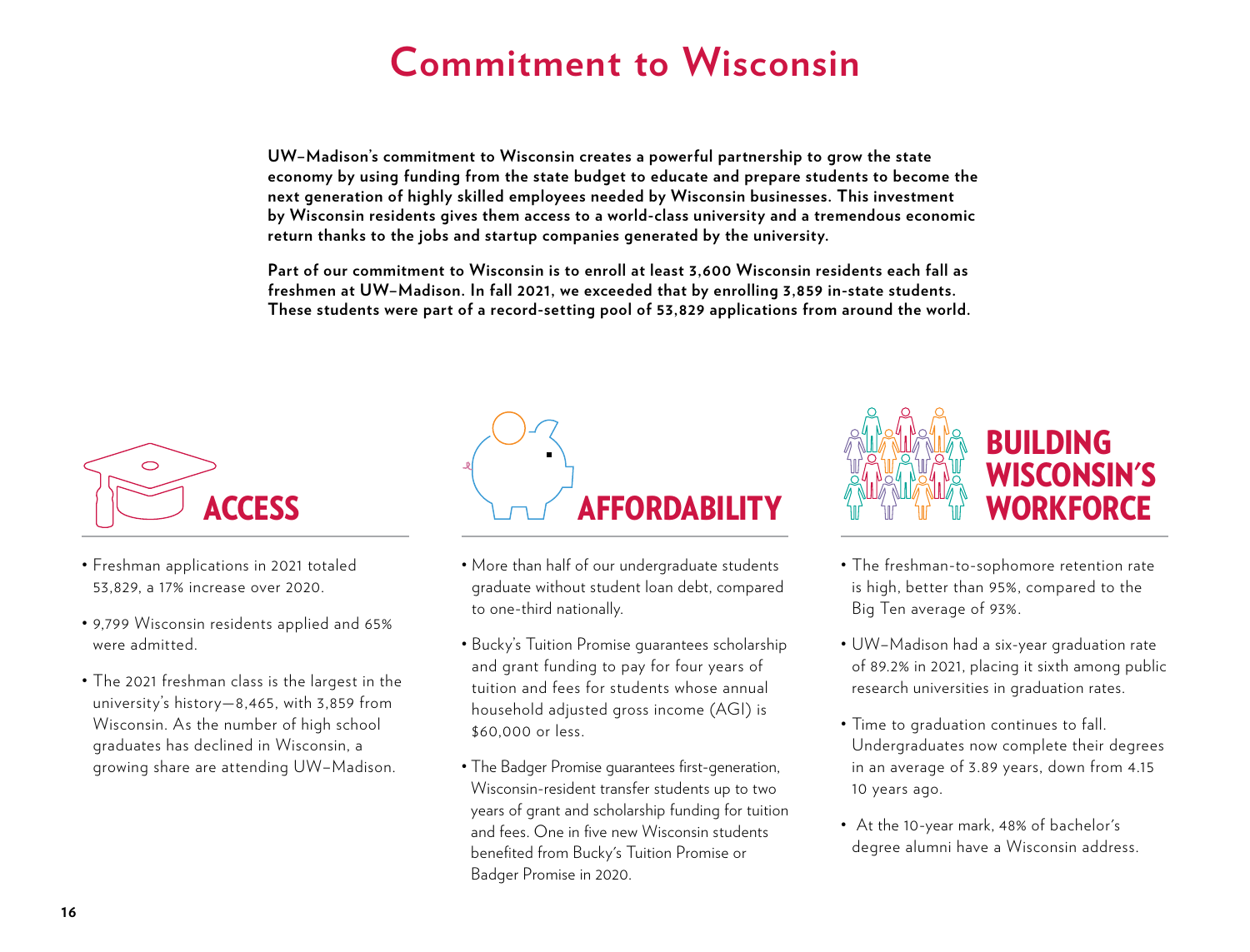## **COVID-19 Impact**

Through the 2021 fiscal year, the budget impact of the COVID-19 pandemic on UW–Madison was \$226 million in revenue losses plus additional expenses incurred for preventative measures such as testing.

Federal and state aid, along with prudent internal fiscal management, continued strong research and philanthropic performance, and a larger than expected freshman class, helped to mitigate the losses. UW–Madison is in a strong position to not only rebound but thrive.

The efforts of so many in the campus community to adapt to the constraints of the coronavirus have enabled the campus to avoid even larger losses that seemed possible at the onset of the pandemic. By making relatively small budget cuts, requiring furlough days from all faculty and staff, imposing a hiring freeze, and restricting travel and campus events, the university avoided major cuts to its academic programs.

Federal assistance dollars were also important. UW–Madison received \$46.5 million earmarked for emergency student aid. Another \$80.2 million was received to offset pandemic-related losses, covering about one-third of the university's losses.



**Expense Reductions:** Hiring freeze, travel controls, non-payroll reductions, etc.

**Furloughs:** All employees had mandatory furlough days for the year, resulting in annual salary reductions of between 2.5 and 4.6 percent (depending on salary level).

**Additional Personnel Actions:** Staff in certain hard-hit units have been subject to layoffs, extended furloughs, pay reductions, and workshare arrangements.

**\$35 Million Budget Cut:** Base budget reduction of approximately 5 percent of total centrally provided budget, distributed more heavily to administrative functions.